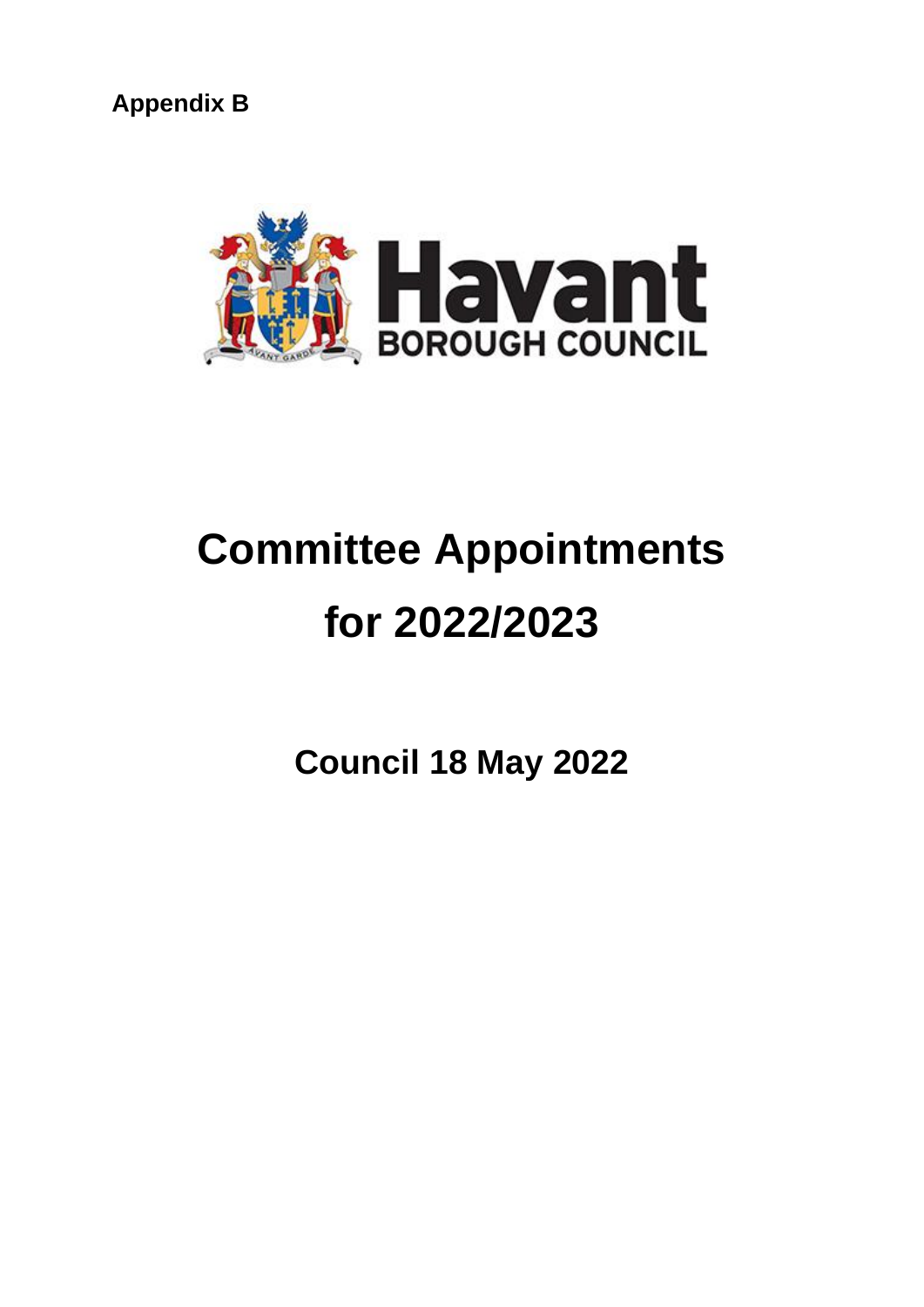# **PART A**

# **Proposed Leader and Cabinet (Max of 10)**

| <b>Position</b>                                                                                                           | <b>Councillor</b>      |
|---------------------------------------------------------------------------------------------------------------------------|------------------------|
| <b>Leader of the Council</b>                                                                                              | Alex Rennie            |
| Deputy Leader of the Council and<br><b>Cabinet Lead for Community Safety</b><br>and Transformation                        | <b>Narinder Bains</b>  |
| <b>Cabinet Lead for Planning, Hayling</b><br><b>Seafront Strategy and Coastal</b><br><b>Management (Coastal Partners)</b> | <b>Clare Satchwell</b> |
| <b>Cabinet Lead for Environmental</b><br><b>Services</b>                                                                  | Lulu Bowerman          |
| <b>Cabinet Lead for Affordable Housing,</b><br><b>Communities and CIL</b>                                                 | <b>Gwen Robinson</b>   |
| <b>Cabinet Lead for Levelling-Up</b>                                                                                      | <b>Tim Pike</b>        |
| <b>Cabinet Lead for Finance</b>                                                                                           | <b>Tony Denton</b>     |
| <b>Cabinet Lead for Local Plan,</b><br><b>Environment and Water Quality</b>                                               | <b>Elizabeth Lloyd</b> |

#### **Assistant Cabinet Lead**

**Imogen Payter** – Community Safety, Events and External Engagement

**Julie Thain-Smith** – Climate Change and Armed Forces Champion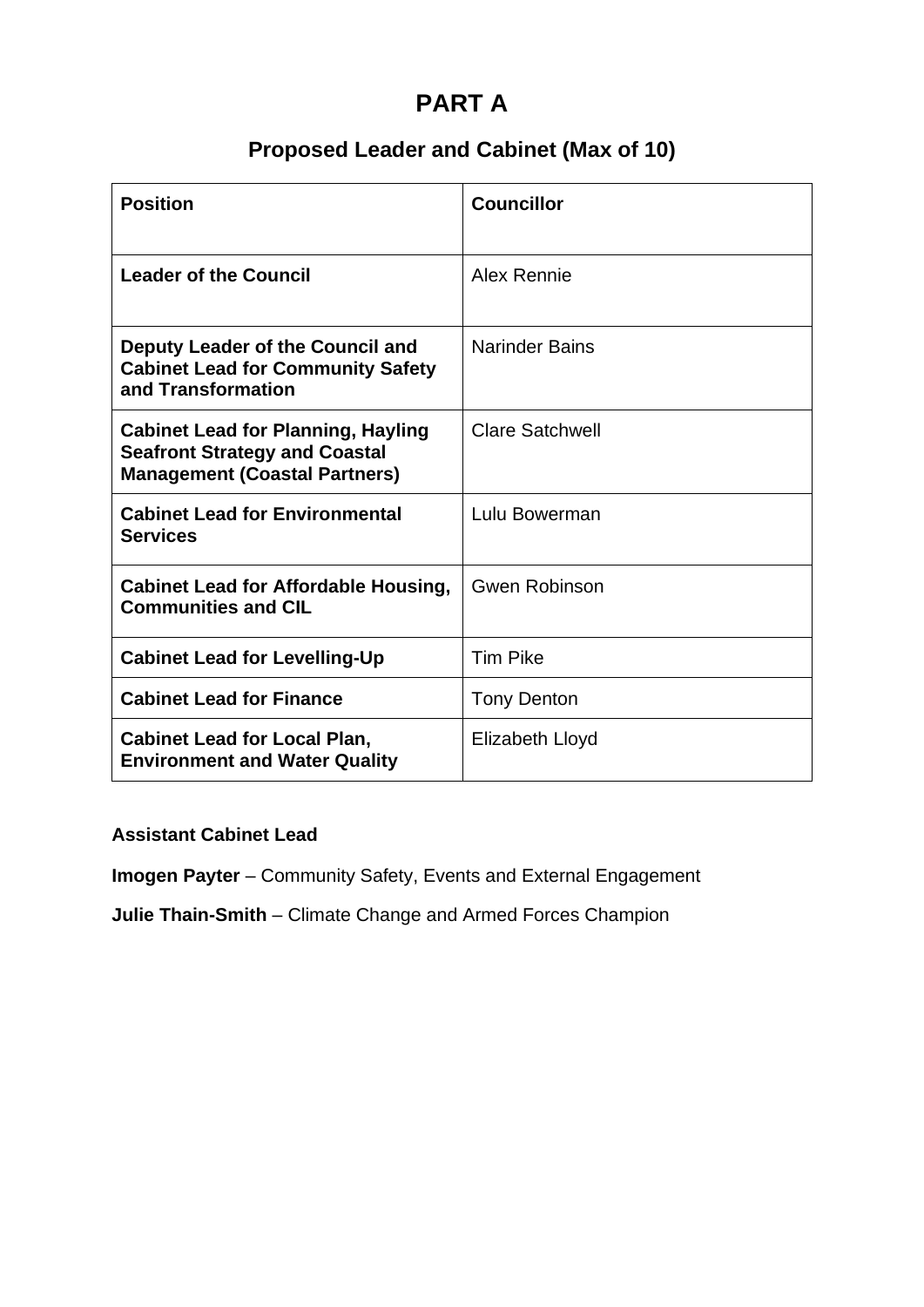# **APPENDIX B - PART B**

# **Committee Appointments**

#### **Audit and Finance Committee (8)**

#### 7 Conservative / 1 Independent

| Group                   | <b>Name</b>        |
|-------------------------|--------------------|
| <b>Conservative (7)</b> | Mark Inkster (C)   |
|                         | Caren Diamond      |
|                         | <b>David Guest</b> |
|                         | <b>Gary Hughes</b> |
|                         | Brenda Linger (VC) |
|                         | <b>Husky Patel</b> |
|                         | Peter Wade         |
| Independent (1)         | Tom Moutray (Ind)  |

# **Planning Committee (7)**

#### 6 Conservative / 1 Labour

| Group                   | <b>Appointments</b>     |
|-------------------------|-------------------------|
| <b>Conservative (6)</b> | Pam Crellin (C)         |
|                         | <b>Liz Fairhurst</b>    |
|                         | <b>Brenda Linger</b>    |
|                         | <b>Sarah Milne</b>      |
|                         | Richard Stone (VC)      |
|                         | <b>Kris Tindall</b>     |
| Independent (1)         | Phillip Munday (Labour) |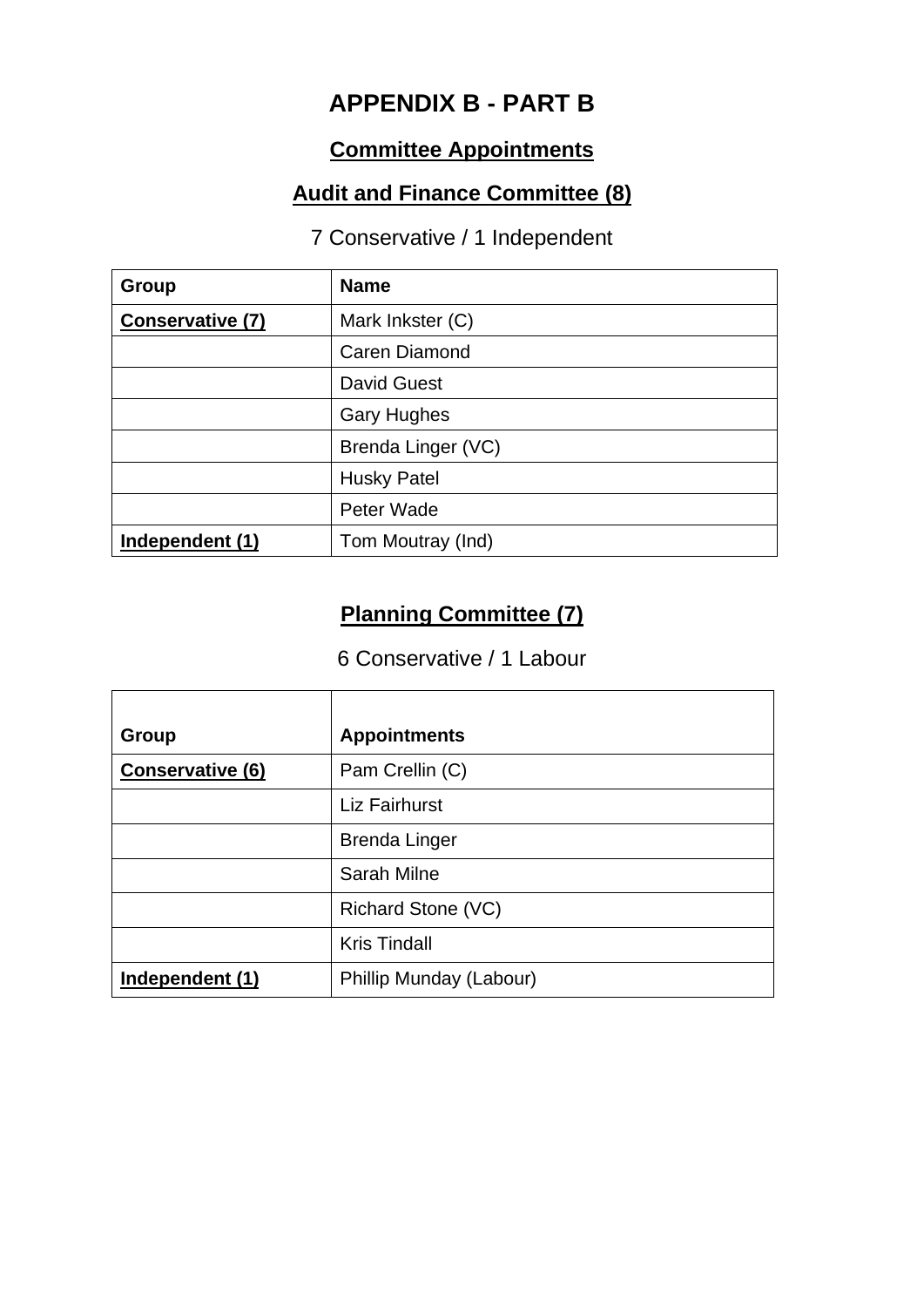# **Planning Policy Committee (10)**

# 9 Conservative / 1 Labour

| Group                   | <b>Name</b>            |
|-------------------------|------------------------|
| <b>Conservative (9)</b> | Husky Patel (C)        |
|                         | <b>Neil Bowdell</b>    |
|                         | David Guest (VC)       |
|                         | <b>Richard Kennett</b> |
|                         | <b>Brenda Linger</b>   |
|                         | <b>Sarah Milne</b>     |
|                         | <b>Carly Scannell</b>  |
|                         | <b>Richard Stone</b>   |
|                         | <b>Kris Tindall</b>    |
| Independent (1)         | Amy Redsull (Labour)   |

# **Licensing Committee (15)**

# 14 Conservative / 1 Independent

| Group                    | <b>Appointments</b>     |
|--------------------------|-------------------------|
| <b>Conservative (14)</b> | Leah Turner (C)         |
|                          | <b>David Guest</b>      |
|                          | <b>Gary Hughes</b>      |
|                          | Mark Inkster            |
|                          | David Jenner            |
|                          | David Keast             |
|                          | <b>Sarah Milne</b>      |
|                          | Diana Patrick (VC)      |
|                          | <b>Julie Richardson</b> |
|                          | <b>Mike Sceal</b>       |
|                          | <b>Elaine Shimbart</b>  |
|                          | Peter Wade              |
|                          | <b>Yvonne Weeks</b>     |
|                          | <b>Michael Wilson</b>   |
| Independent (1)          | Amy Redsull (Labour)    |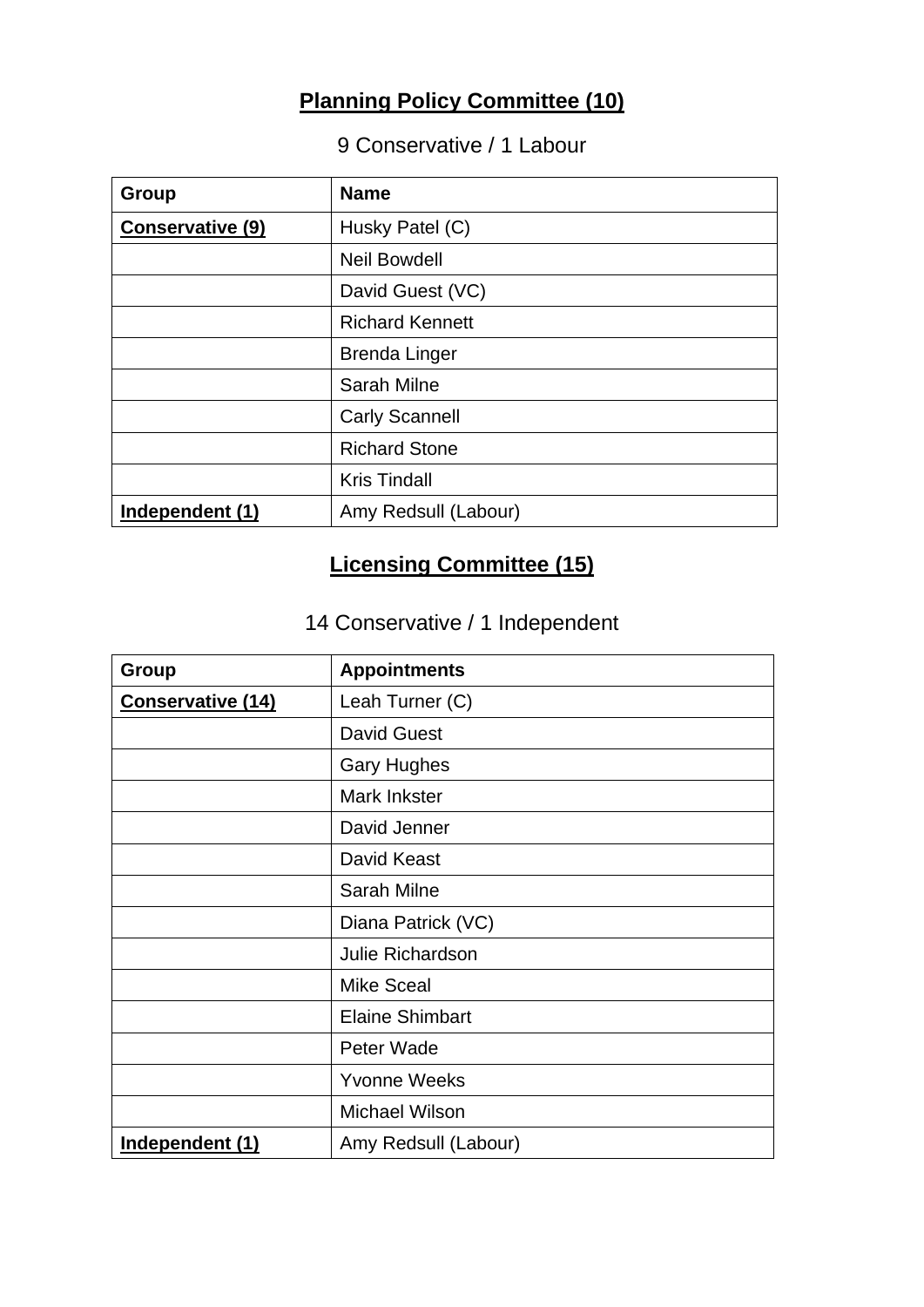# **Licensing Sub-Committee Chairmen (5)**

| Group            | <b>Appointments</b> |
|------------------|---------------------|
| Conservative (5) | David Keast         |
|                  | <b>Sarah Milne</b>  |
|                  | Diana Patrick       |
|                  | Leah Turner         |
|                  | <b>Yvonne Weeks</b> |

# **Overview and Scrutiny Committee (14)**

\*Either the Chairman or Vice Chairman must be a member of a minority party or an independent

| Group                    | <b>Appointments</b>     |
|--------------------------|-------------------------|
| <b>Conservative (13)</b> | David Keast (C)         |
|                          | <b>Neil Bowdell</b>     |
|                          | David Jenner            |
|                          | <b>Richard Kennett</b>  |
|                          | <b>Rosy Raines</b>      |
|                          | <b>Julie Richardson</b> |
|                          | <b>Carly Scannell</b>   |
|                          | <b>Mike Sceal</b>       |
|                          | <b>Richard Stone</b>    |
|                          | <b>Kris Tindall</b>     |
|                          | Leah Turner             |
|                          | <b>Yvonne Weeks</b>     |
|                          | Michael Wilson          |
| Independent (1)          | Tom Moutray (Ind) (VC)  |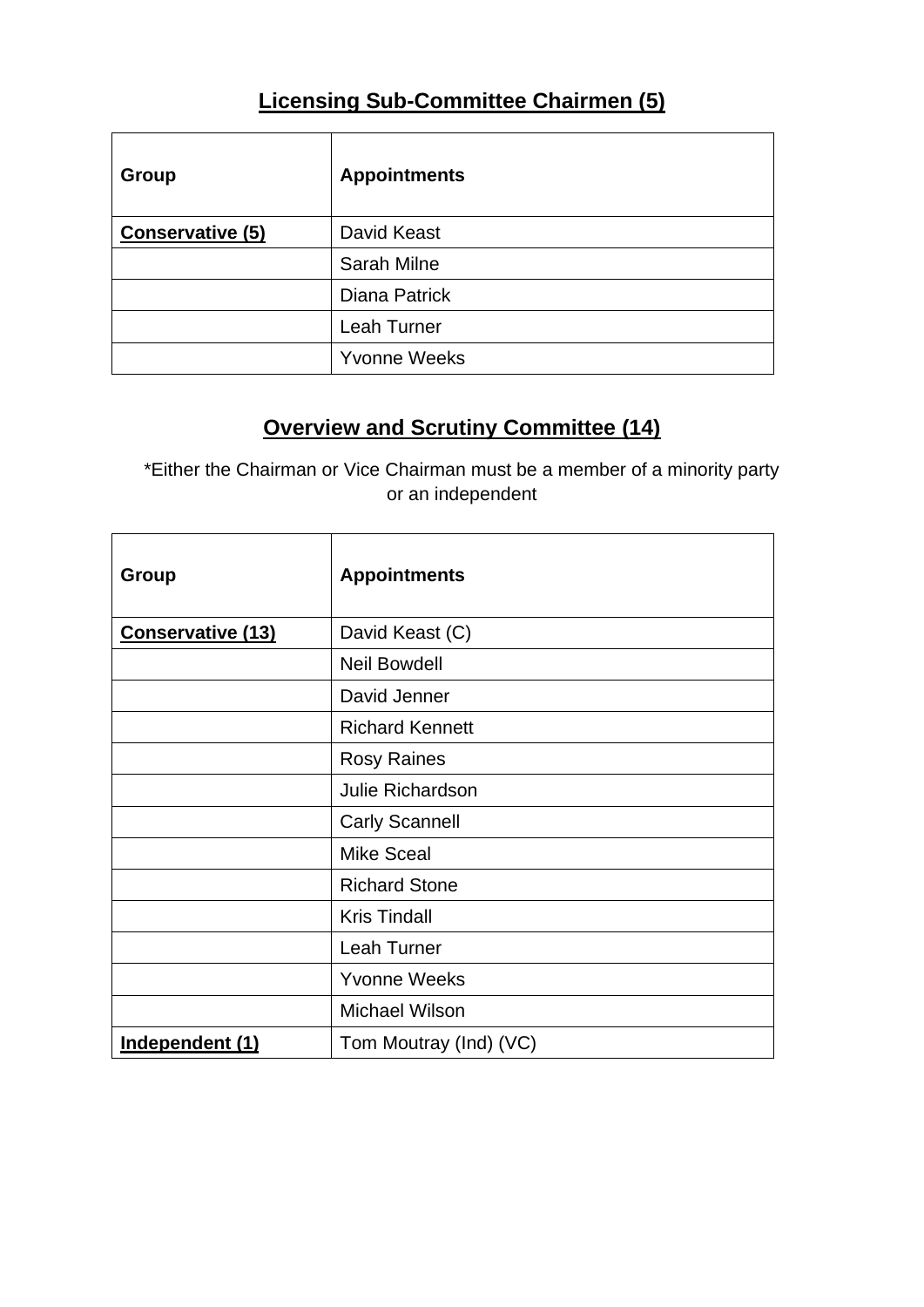#### **Standards Committee (8)**

Vice Chairman to be appointed by the Standards Committee, but must be from a different political group from the Chairman

| Group                   | <b>Appointments</b>          |
|-------------------------|------------------------------|
| <b>Conservative (7)</b> | Michael Wilson (C)           |
|                         | <b>Pam Crellin</b>           |
|                         | <b>Rosy Raines</b>           |
|                         | Imogen Payter                |
|                         | <b>Elaine Shimbart</b>       |
|                         | <b>Leah Turner</b>           |
|                         | Peter Wade                   |
| Independent (1)         | Phillip Munday (Labour) (VC) |

#### **Human Resources Committee (6)**

| Group            | <b>Appointments</b>   |
|------------------|-----------------------|
| Conservative (6) | Caren Diamond (Chair) |
|                  | Pam Crellin (VC)      |
|                  | <b>Liz Fairhurst</b>  |
|                  | Imogen Payter         |
|                  | Julie Richardson      |
|                  | Vacant                |

#### **Joint West of Waterlooville Major Development Area Planning Committee (4 including Chairman of the Development Management Committee)**

| Group               | Appointments - Must be members of the Planning<br>Committee (4)                                            |
|---------------------|------------------------------------------------------------------------------------------------------------|
| <b>Conservative</b> | Pam Crellin (Chairman of Planning Committee)<br>Liz Fairhurst<br><b>Sarah Milne</b><br><b>Kris Tindall</b> |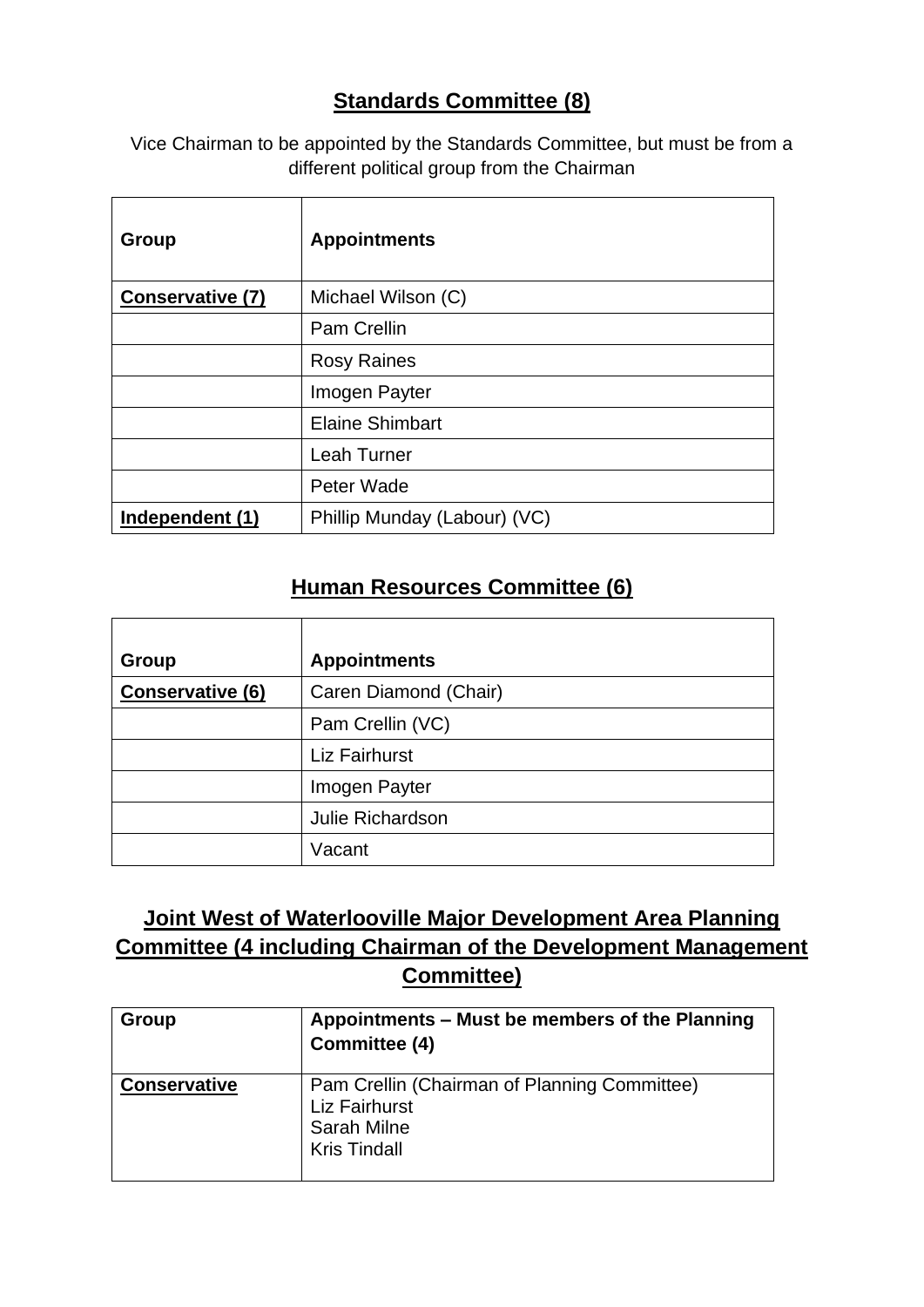# **APPENDIX B - PART C**

# **Standing Deputies**

| <b>Body</b>                                                                 | Cons                                                                  |
|-----------------------------------------------------------------------------|-----------------------------------------------------------------------|
| <b>Planning Committee</b>                                                   | <b>Yvonne Weeks</b><br><b>Julie Richardson</b><br><b>Neil Bowdell</b> |
| Joint Human Resources Committee                                             | Sarah Milne<br><b>Richard Kennett</b>                                 |
| Joint West of Waterlooville Major<br>Development Area Planning<br>Committee | <b>Brenda Linger</b>                                                  |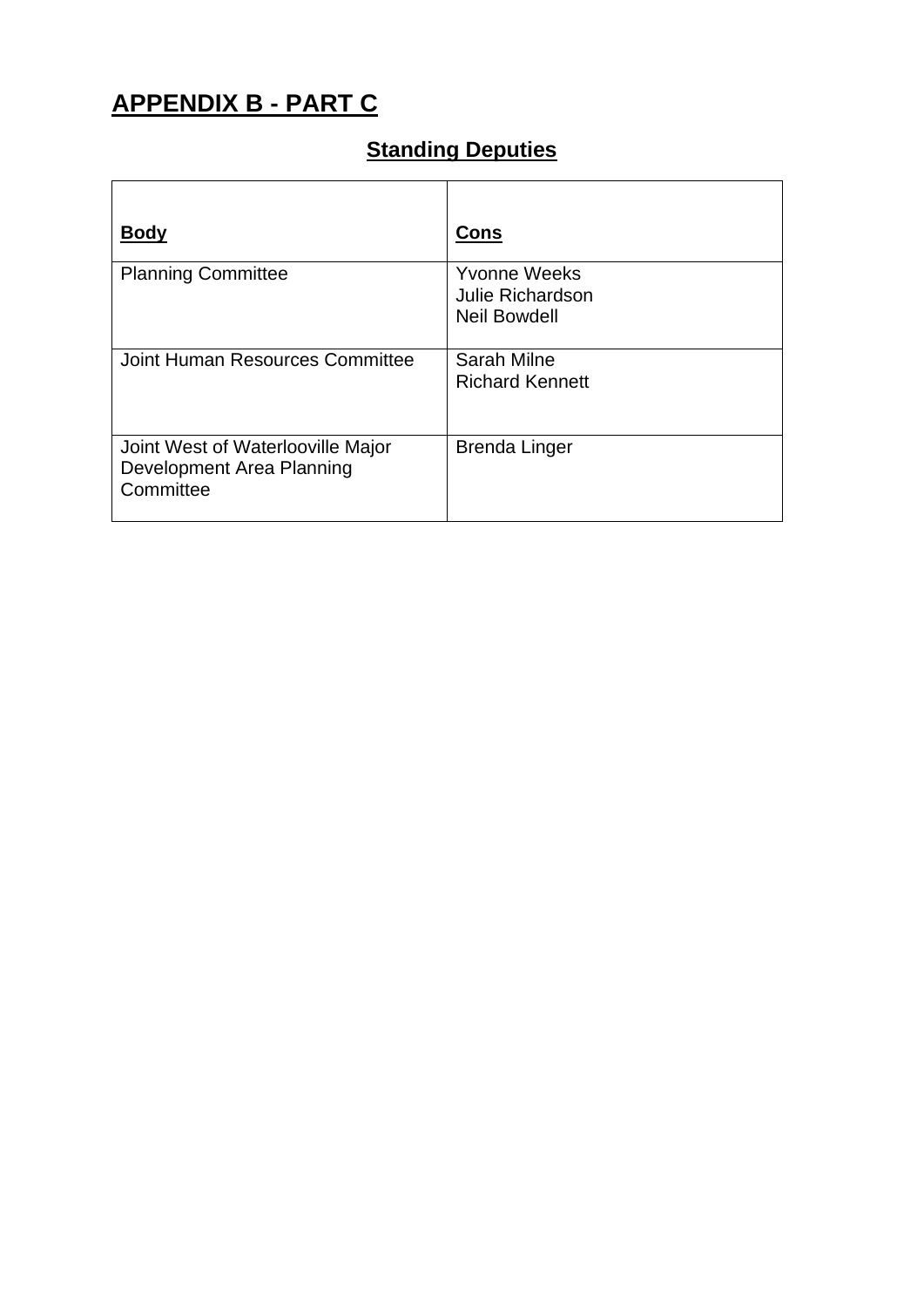# **APPENDIX B - PART D**

#### **SUNDRY APPOINTMENTS**

#### **Langstone Harbour Board**

| Group                   | <b>Appointments</b>                                                                                                                            |
|-------------------------|------------------------------------------------------------------------------------------------------------------------------------------------|
| <b>Conservative (6)</b> | <b>Pam Crellin</b><br>Brenda Linger (VC)<br><b>Elizabeth Lloyd</b><br><b>Julie Richardson</b><br><b>Clare Satchwell</b><br><b>Kris Tindall</b> |
| Deputies (2)            | <b>Richard Stone</b><br><b>Rosy Raines</b>                                                                                                     |

#### **Chichester Harbour Conservancy**

|                         | <b>Appointed Councillors</b>            |
|-------------------------|-----------------------------------------|
| <b>Conservative (2)</b> | Lulu Bowerman<br>Mark Inkster           |
| Deputies (2)            | <b>Richard Kennett</b><br>Imogen Payter |

#### **Police and Crime Panel**

|                  | <b>Appointed Councillors</b> |
|------------------|------------------------------|
| Conservative (1) | <b>Narinder Bains</b>        |
| Deputy (1)       | Imogen Payter                |

#### **NORSE South East - Director**

| <b>Councillor Director (permanent</b> | <b>Officer Director (permanent</b> |
|---------------------------------------|------------------------------------|
| appointment)                          | appointment)                       |
| Lulu Bowerman                         | <b>Chris Bradley</b>               |